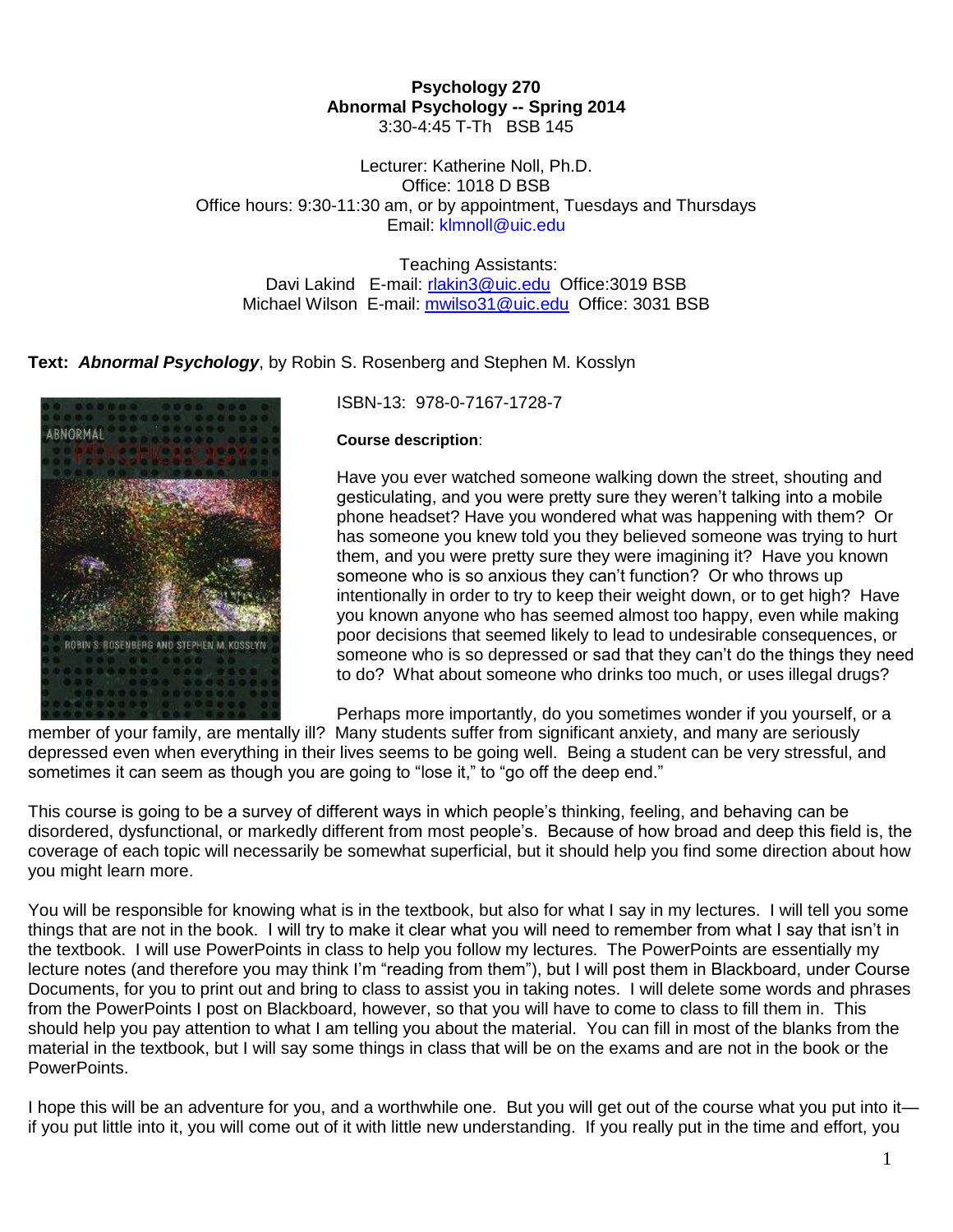will have sampled what is for me just about the most fascinating subject in the world.

This syllabus may seem very long. This is because I have spelled out the requirements for the course in great detail so that you won't have any doubts about what will be expected from you in order to do well and get a good grade, not to mention learning about abnormal psychology. You don't need to read the whole syllabus all at once, although you may--the last half of it is simply a careful description of the homework and essay papers that will be required. Whenever you have a question about what is wanted, or when something is due, refer to the syllabus, and the information should be there. If you send me an e-mail saying, "When is the exam?" you will be likely to get a very testy response. And I get very irritable when someone e-mails me saying, "What's supposed to be in the homework? It isn't in the syllabus." *Do know what is in the syllabus*. It's my contract with you, and if I don't follow the rules you can say that I'm not keeping to what I said you would need to do for your grade.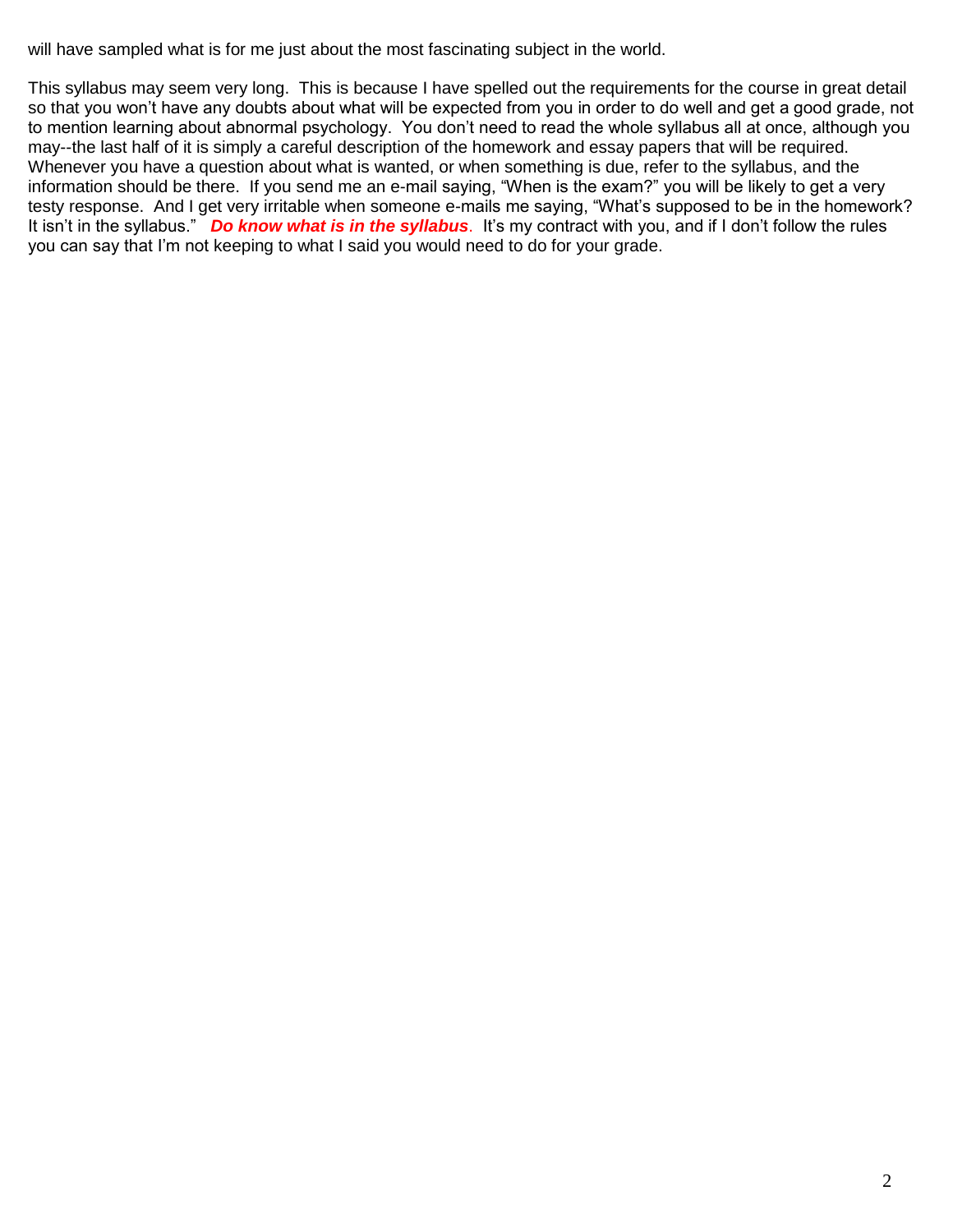# **Schedule:**

I'm going to race through the first five chapters—they are important, but I want to leave more time to cover the disorders themselves. After that, I think you will find the material more interesting.

| Date:     | <b>Assignment:</b>                           | Lecture Topic:                                                          |
|-----------|----------------------------------------------|-------------------------------------------------------------------------|
| 1/14/2014 | Read through the syllabus<br>carefully!      | Introduction, syllabus, expectations for the course                     |
|           |                                              |                                                                         |
| 1/16/2014 | <b>Read Chapter 1</b>                        | Chapter 1--History of Abnormal Psychology                               |
|           |                                              |                                                                         |
| 1/21/2014 | Begin reading Chapter 2                      | Chapter 2-- Understanding Psychological Disorders                       |
|           |                                              |                                                                         |
| $1/23$    | Finish reading Chapter 2, Begin<br>Chapter 3 | Finish Chapter 2, Begin Chapter 3--Clinical Diagnosis and<br>Assessment |
|           |                                              |                                                                         |
| 1/28      | Finish Chapter 3                             | Finish Chapter 3                                                        |
|           |                                              |                                                                         |
| $1/30$    | Read Chapter 4                               | <b>Chapter 4--Foundations of Treatment</b>                              |
|           | Study for Exam                               |                                                                         |
| 2/4       | Read Chapter 5                               | <b>Chapter 5-Researching Abnormality</b>                                |
|           | Study for Exam                               |                                                                         |
| 2/6       |                                              | <b>First Exam on Chapters 1-5</b>                                       |
|           |                                              |                                                                         |
| 2/11      | Read Chapter 6                               | Chapter 6-- Mood Disorders and Suicide                                  |
| 2/13      | Finish Chapter 6                             | Finish Chapter 6                                                        |
|           |                                              |                                                                         |
| 2/18      | Read Chapter 7                               | <b>Chapter 7-Anxiety Disorders</b>                                      |
| 2/18      | <b>First Homework on Chapter 6</b>           |                                                                         |
|           | Due by 11:59 p.m.(see                        |                                                                         |
|           | syllabus for directions)                     |                                                                         |
| 2/20      | Finish Chapter 7                             | Finish Chapter 7                                                        |
| 2/20      | <b>First Paper Due by</b>                    |                                                                         |
|           | 11:59 p.m.                                   |                                                                         |
| 2/25      | Read Chapter 8                               | Chapter 8--Dissociative and Somatoform Disorders                        |
| 2/25      | <b>Second Homework Due on</b>                |                                                                         |
|           | <b>Chapter 7</b>                             |                                                                         |
| 2/27      | Finish Chapter 8                             | Finish Chapter 8                                                        |
|           |                                              |                                                                         |
| 3/4       | Read Chapter 9                               | <b>Chapter 9-Substance Use Disorders</b>                                |
| 3/4       | <b>Third Homework Due on</b>                 |                                                                         |
|           | <b>Chapter 8</b>                             |                                                                         |
| 3/6       | Finish Chapter 9                             | Finish Chapter 9                                                        |
|           | Study for Exam                               |                                                                         |
| 3/11      | Begin Chapter 10                             | Begin Chapter 10-Eating Disorders                                       |
| 3/11      | <b>Fourth Homework Due on</b>                |                                                                         |
|           | <b>Chapter 9</b>                             |                                                                         |
| 3/13      | Finish Chapter 10                            |                                                                         |
|           | <b>Study for Exam</b>                        |                                                                         |
| 3/18      |                                              | <b>Second Exam on Chapters 6 - 10</b>                                   |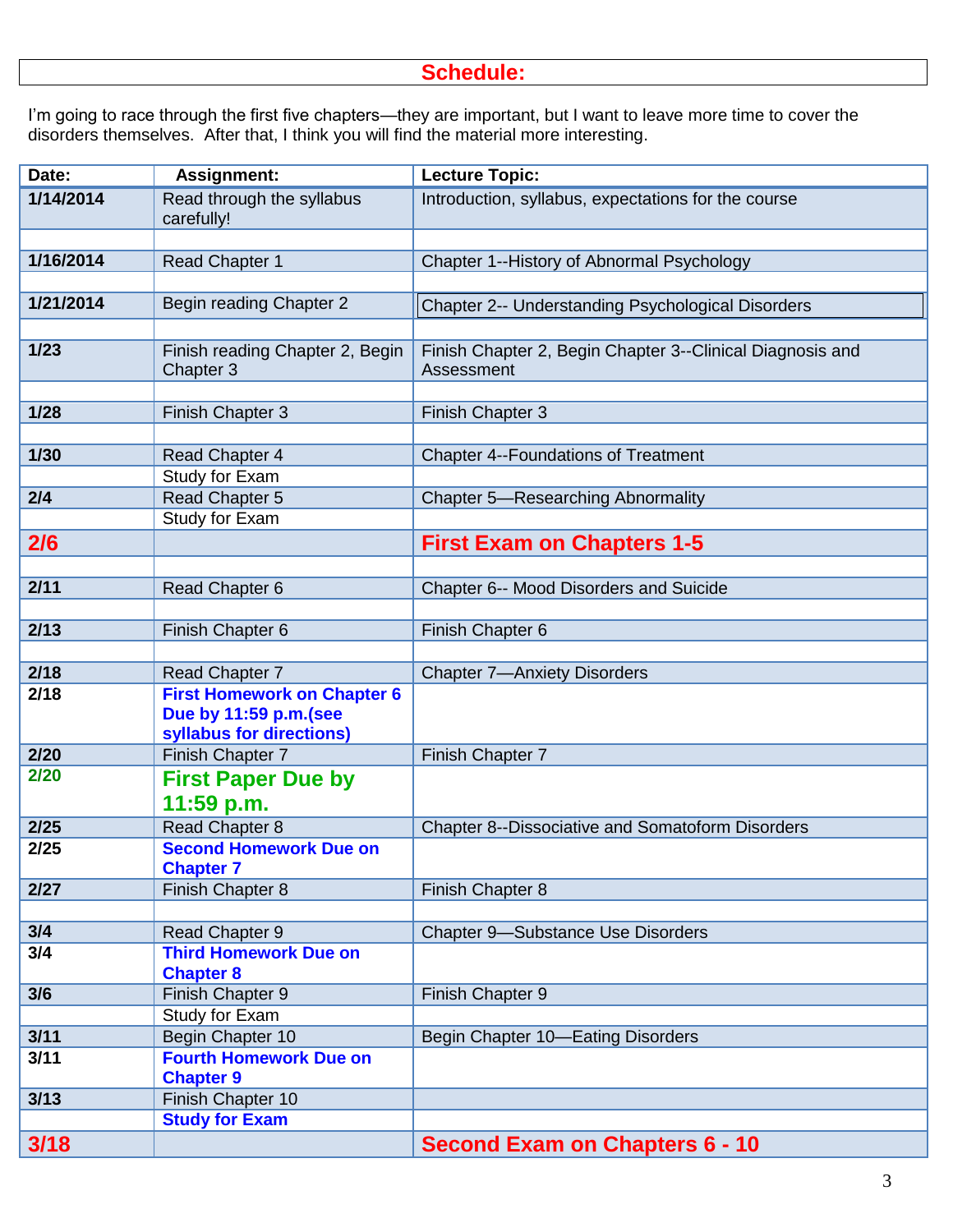| 3/20              | <b>Fifth Homework Due on</b>                                              |                                                                                                                                                                      |
|-------------------|---------------------------------------------------------------------------|----------------------------------------------------------------------------------------------------------------------------------------------------------------------|
| 3/20              | <b>Chapter 10</b><br><b>Begin Reading Chapter 11</b>                      | <b>Chapter 11-Gender and Sexual Disorders</b>                                                                                                                        |
|                   |                                                                           |                                                                                                                                                                      |
| $3/24 - 3/28$     |                                                                           | <b>Spring Break!</b>                                                                                                                                                 |
|                   | Write Second Paper                                                        |                                                                                                                                                                      |
| 4/1               | Finish Chapter 11                                                         |                                                                                                                                                                      |
| 4/1               | <b>Second Paper Due by</b>                                                |                                                                                                                                                                      |
|                   | 11:59 p.m.                                                                |                                                                                                                                                                      |
| 4/3               | Begin Chapter 12                                                          | Chapter 12-Schizophrenia and Other Psychotic Disorders                                                                                                               |
| 4/3               | <b>Sixth Homework Due on</b><br><b>Chapter 11</b>                         |                                                                                                                                                                      |
| 4/8               | Finish Chapter 12                                                         | Finish Chapter 12                                                                                                                                                    |
|                   |                                                                           |                                                                                                                                                                      |
| 4/10              | Begin Chapter 13                                                          | <b>Chapter 13-Personality Disorders</b>                                                                                                                              |
| 4/10              | <b>Seventh Homework Due on</b><br><b>Chapter 12</b>                       |                                                                                                                                                                      |
| 4/15              | Finish Chapter 13                                                         |                                                                                                                                                                      |
|                   |                                                                           |                                                                                                                                                                      |
| 4/17              | Begin Chapter 14                                                          | Begin Chapter 14-Childhood Disorders                                                                                                                                 |
| 4/17              | <b>Eighth Homework Due on</b><br><b>Chapter 13</b>                        |                                                                                                                                                                      |
| 4/22              | Finish Chapter 14                                                         |                                                                                                                                                                      |
|                   |                                                                           |                                                                                                                                                                      |
| 4/24              | Begin Chapter 15                                                          | <b>Chapter 15-Cognitive Disorders</b>                                                                                                                                |
| 4/24              | Study for Third Exam<br><b>Ninth Homework Due on</b><br><b>Chapter 14</b> |                                                                                                                                                                      |
| 4/29              | Finish Chapter 15                                                         |                                                                                                                                                                      |
| 4/29              | <b>Tenth Homework Due on</b><br><b>Chapter 15</b>                         |                                                                                                                                                                      |
| 5/1               |                                                                           | <b>Third Exam on Chapters 11 - 15</b>                                                                                                                                |
|                   | <b>Study for Final</b>                                                    |                                                                                                                                                                      |
| <b>Friday 5/9</b> |                                                                           | <b>Comprehensive Final Exam (Required)</b><br>Probably Friday May 9th, 1:00-3:00 pm, 145 BSB<br><b>However--check back; Final Exam Schedule</b><br>not yet published |

**A Warning: Do not schedule a trip before the final exam. The semester is not over until the end of finals week, and I will not excuse you from the final or give it to you earlier than the scheduled time. I don't care how much cheaper the plane tickets are then, or how much more convenient it would be to begin your vacation early.**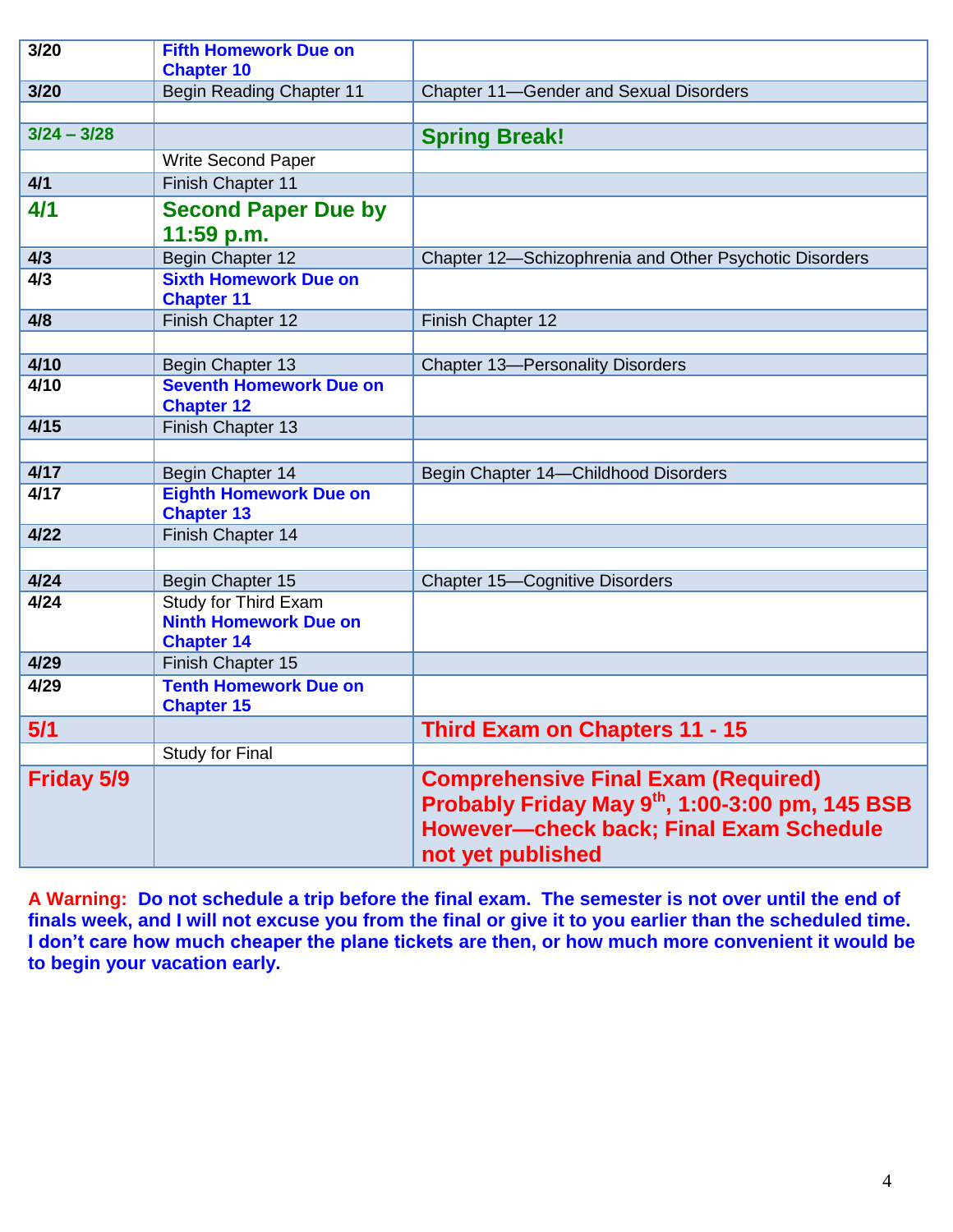**Email:** Always enter at least the **course name and number in the subject line**; and a hint about your question helps. Filling in the subject line keeps your message from disappearing because of a spam filter and it helps us know what to do to answer your question. Email sent without something in the subject line will be returned for that information, wasting time for both of us. My e-mails to you may come from my own UIC account, or they may come from Blackboard. In any case, you must check your UIC e-mail account regularly. "I didn't get the e-mail" won't be an excuse for not knowing about messages that have been sent to the whole class.

For most of what you need you should write first to your TA, and write to me only with questions your TA can't handle. This means all questions having to do with assignments and grading should be submitted first to your TA. If you and your TA can't resolve your issue, then you may write to me. However, I will back up your TA on nearly all decisions, so don't come to me looking for a higher grade or a more desirable answer to a dispute.

**Expectations and Evaluation**: Your grade will be computed from several sources of information. There will be three multiple-choice exams. Each will consist of 50 multiple-choice questions. Each will count 100 points (so your score, including the points added for the curve, will be doubled). The lowest of these three will be dropped. There will be **no makeup exams**. *Don't skip the first exam*—you may need to be able to miss one later because of illness, family problems, car breakdowns, train wrecks, or some other emergency, and you don't want to have used up your dropped score before that. For that matter, *don't skip any exams*—you don't lose anything by coming to the exam even if you haven't been able to prepare as well as you would like, because if you get a low score that can be your dropped score, and you might surprise yourself and do well. I've seen that happen. If you skip the first exam and then have an emergency when one of the other exams is scheduled, you are out of luck.

Most of the questions will be from material covered in both the book and the lectures, but some will be from material covered only in the lectures and some from material covered only in the book. The first three exams will be on the material covered up to that exam, or since the last exam.

There will also be a **comprehensive final exam worth 100 points. It will also be 50 questions**. *It is not optional. You may not skip the final or drop that score from your average.* The reason I don't allow you to skip the final, even if you have great grades going into the final, is that a review of the material will really increase how much of what the course covered you will be able to remember later.

Please understand that one of your three sectional test scores *will be dropped***.** In the past several students have suggested that they could improve their grade in the course by counting all three of their test scores toward their final 500 points. Nice try. This will not be possible.

There are two regular essay-writing assignments, for 50 points each. **These writing assignments will be described at the end of this syllabus.**

Eight (8) extra credit points can be earned by submitting the essays (but not the homework) early. Uploading your essay paper to Safe Assignment by **midnight two days before it is due** (that is, if it's due on Tuesday, uploading it by the previous Sunday night).

There will be **ten (10) homework assignments**. Homework submitted after midnight on the due date will not be accepted. Homework should be approximately two pages long. Each homework assignment will count up to 10 points. The homework assignments have a total point value of 100 points, the same as each one of the exams. The due dates are clearly identified in the Schedule. The single exception is the final homework, which is due the evening we finish that chapter. **It is your responsibility to monitor the dates when they are due**. A description of the requirements for the homework assignments appears at the end of the syllabus.

**Safe Assignment: All written assignments, the homework and the essays, must be submitted electronically through Safe Assignment by the time they are due.** Safe Assignment searches to see if any parts of your work were copied from other sources. In addition, Safe Assignment creates a record of exactly when your work was submitted. While it is a good tool, it is not foolproof. If you run into trouble getting something to upload into Safe Assignment, immediately send it as an attachment to your TA (not to me). That proves that you had it completed on time. After you have done that, arrange to get help from your TA to get the work accepted through Safe Assignment. One way or the other, *all written work must be submitted through Safe Assignment.*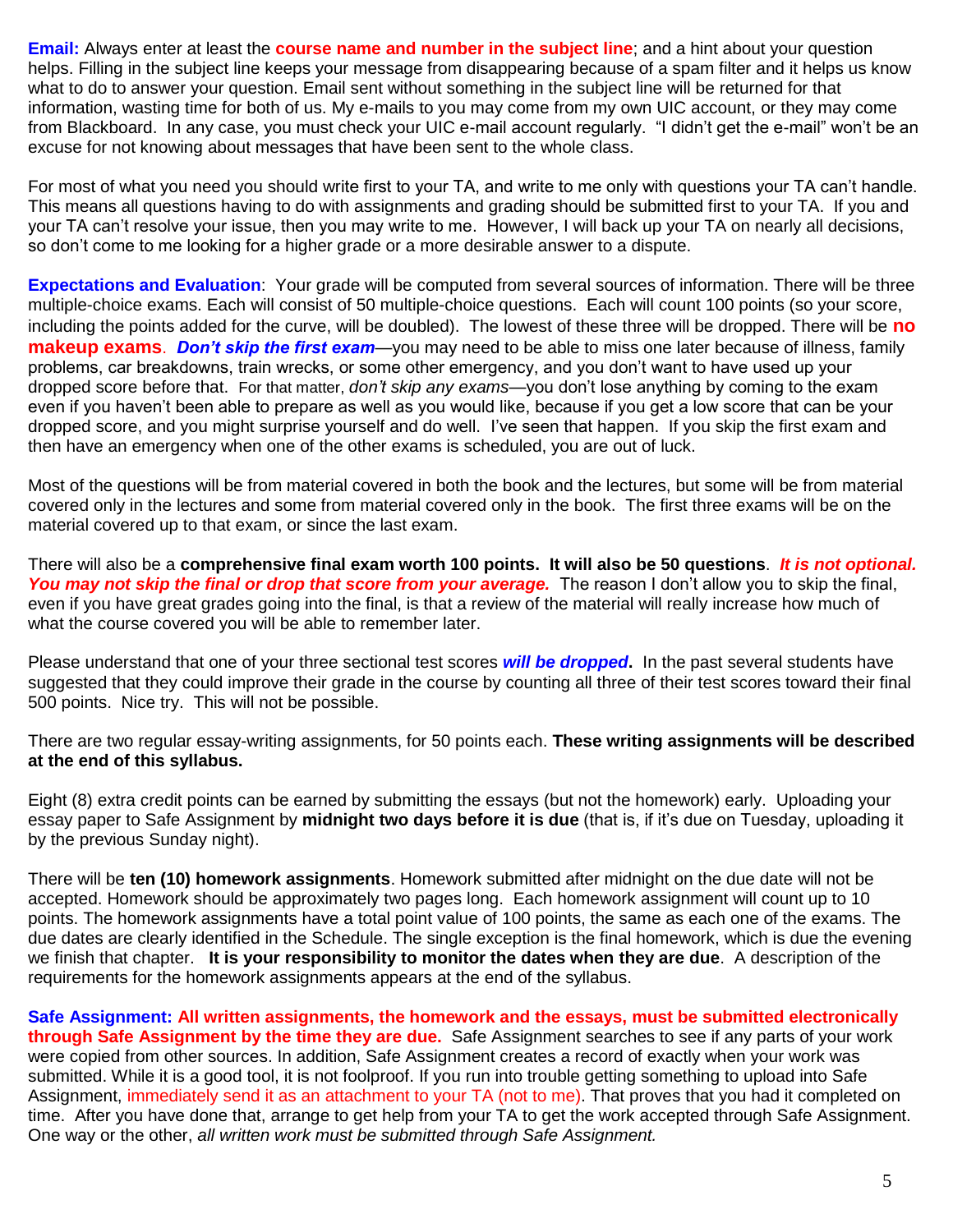#### **To Submit Your Work through Safe Assignment:**

After you have submitted your paper *and gotten confirmation that it was accepted*, then go to the line for this course in the grade canter and **check to be sure that there is a green exclamation point for that assignment**. If you fail to check, and later say, "But I submitted it!" I will not believe you. You have to prove it, and you are responsible for checking to be sure it actually got there. Sometimes papers get lost in cyberspace.

Seriously—sometimes at the end of the semester someone discovers that they do not have grades for all of their papers, and it turns out that some did not get uploaded to Safe Assignment. **You** are responsible for being certain that all of your work really did get uploaded! No allowance will be made for students being careless and not checking after every single submission.

**Warning: Safe Assignment has recently been massively oversubscribed, with the result that you probably won't be able to get your paper uploaded anywhere near midnight on the day it's due. Submit early, and keep trying until it's accepted. If you absolutely can't get Safe Assignment to accept it before midnight, email it to your TA** *immediately* **(that is, before midnight) to prove that you had it finished on time!**

**The essay papers (not the homework) will be graded online with comments, and returned to you via Blackboard. Because of that, you must include your e-mail address on both the title pages of your papers and on the grading rubric, that you will add on a separate page at the end of your papers (insert page break, then copy and paste the rubric). To submit your work through Safe Assignment, bring up this class on your Blackboard site. On the left, click Assignments, and then Direct Submit. When that opens, click on the assignment into which you are going to submit your paper or homework. Make sure you get the right one—if it's Essay #1, click on Essay #1. If it's Homework #1, click on Homework #1. If you submit it to the wrong place, not only will it not get graded, that spot will be occupied and you won't be able to submit the correct work to it.** 

You will then have the opportunity to upload the paper from your own computer. After it tells you that you have successfully uploaded it, go your grade line for the course and check to **be sure that there is a green exclamation point** under that assignment, which indicates that it has been uploaded successfully. If that isn't there, try to upload it again. If you still don't get the exclamation point, e-mail the paper **to your TA** (not to me) immediately to prove that you had it in on time. You will still need to keep trying to submit to Safe Assignment until it registers successfully, but you won't be considered to have handed it in late.

**If you feel something was not right in the grading of your paper, you will have one week after it is returned to you to contact your TA to discuss it. I will not "regrade" your papers, and your TA will not do so more than a week after they were returned to you. You may not decide at the end of the semester that you need a higher grade so your papers or homeworks should be regraded.**

**A Note About Written Work: You must save a copy of everything that you submit.** I'd suggest that you copy everything to a flash drive as soon as you finish it, as well as having it stored in your computer. If we don't have your work and you cannot produce it, we will assume that you did not do it. **Do not discard it at the end of the semester. Do not "clean your hard drive."** You might need it later, to prove you actually did do it.

**Essays**: There are two major essays. Both will have to be turned in on Safe Assignment by midnight on the day assigned, if not early (you can always submit early). No credit will be given for papers submitted late without permission. If there is a good reason you can't get your paper in on time, you must ask permission to submit it late at least a day before it is due. Don't just say "Things have been difficult"—give us some idea what the problem is. A grading rubric will be given to you in Course Documents for each paper. Those guides will tell you what we will look for while grading each paper. The grading rubric MUST be attached at the end of your papers. Copy the rubric and paste it onto a new page at the end of the paper. Also—please put your e-mail address on the first page of your paper (the Title Page) and again on the grading rubric at the end. This will help us correspond with you about it if we need to. One of the purposes of these writing assignments is to get you to practice self-expression. With that in mind, all of the sentences in your essays have to be **your own original words**. When I say no quotes are permitted, I also mean that **you may not copy or even quote anything you yourself ever wrote before or anything anybody else ever wrote**. You must write all new material for this course. That is the way you will learn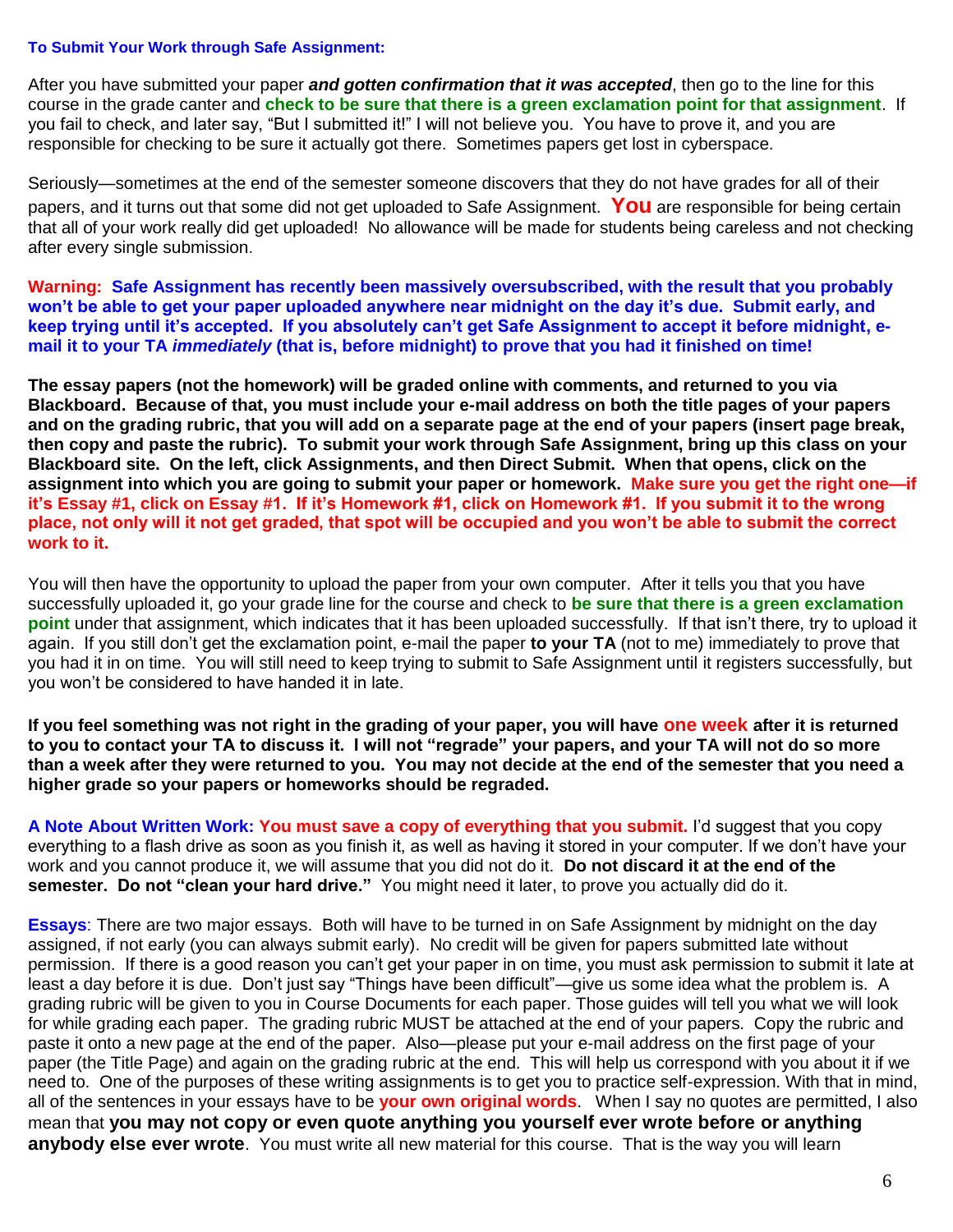something. If you have trouble with any of the concepts, or with understanding what is required, write to your TA or bring it in and your TA will help you.

All essay papers (but not homework) are required to be in APA-style formatting. The APA form for these essays, citations, and references is very specific. There are several good manuals on the topic and it could be worth your money to have one, especially if you are going to take any more courses in psychology. As an alternative, you could Google *APA Writing Style* or *OWL-Purdue*; that will lead you to a helpful site put out by Purdue University. Don't forget that the phrase "Running Head" only goes on the Title page.

**Nothing is to be quoted from other people or even from writing that you did earlier**. Something that we know about good writers is that they usually revise extensively and we want you to do that, too. While there are acceptable ways to quote from texts, **no quotes of any kind are to appear in these essays, no matter how perfectly cited. Instead, you have to paraphrase, in your own words, what you have learned.** Instead of paraphrasing, some students try "word substitution." Here someone else's sentence serves as a template and synonyms are substituted for the original words. This is still plagiarism, and no kidding, Safe Assignment will nail you anyway.

**Don't lend a copy of either of your papers to another student, even to help the other student see how to write the paper. Three times recently in my classes a student did that, and the student they had lent it to copied half or more of it and put it in their own paper! These students were in a lot of trouble; the one whose paper was plagiarized lost points for lending it, and the other student was given a zero for the paper and reported to the disciplinary board. The third one was so bad that the student was required to go to the disciplinary board, which recommended failing him in the course. You could even be suspended from school.**

Writing is often a daunting task for some students, which is exactly why the TAs are available to help you with this task. The best time to approach a TA about writing assignments is during office hours, or by appointment well before it's due. Keep in mind that last minute help is probably the least effective and, if you ask for help too late, no one may be available to help you. Seeing the TA well in advance of assignments' due dates will get you started on the right track, and therefore save you time. After the first assignment, some of you might be advised to seek help at the UIC writing center. This is a recommendation that should be taken seriously; the UIC writing center is a free service for UIC students, and can really improve the quality of your writing.

Finally, if you have questions about the grading of a paper or homework (you will have the grading rubric for papers, which you must also add to the end of your paper), you will have ONE WEEK after the grade is posted (or in the case of papers, it is returned to you) to ask questions about the grading. We will not re-grade anything at the end of the course.

**Grading: Your total final grade will be out of 500 points**, although over 600 points are possible throughout the course. If you need an estimate of your current grade before the end of the semester, it can be determined at any time through the course of the semester by dividing your personal total number of points by the total number of points given out so far. Blackboard will say that a higher number of points are possible than you will actually be graded on. That is only to allow for extra credit for turning papers in early or getting more than 100 points after the curve is added to an exam score. If I don't do that, Blackboard won't add the extra points into students' grades. In any case, your ultimate goal is 500 points—or 449 for a B, or 399 for a C, and so on. Don't forget that one exam score will be dropped.

**Do not pay any attention to percentages given on blackboard; they are irrelevant**. At the end of the semester your grade will be based **on point totals only**, not on percentages.

**Extra credit**: The eight points described above for turning papers in early are all the extra credit that can be earned, although if the addition of the curve to any of your exam scores takes it above 100%, you get those points too.

**Study Guides:** You are responsible for the assignments from the textbook and for the material covered in the lectures. The PowerPoints are your main study guide. Many students find it valuable to form study groups; I think this is an excellent way to help each other master the material. In addition, there are great study guides in the material the publisher has included in MyPsychLab for the course. It is really worth the investment. Use those resources if you wish. Most significant, the PowerPoints I use for the lectures, and which I will make available to you on Blackboard under Content, will make it clear what I think is important. In any case, you do actually have to learn the material in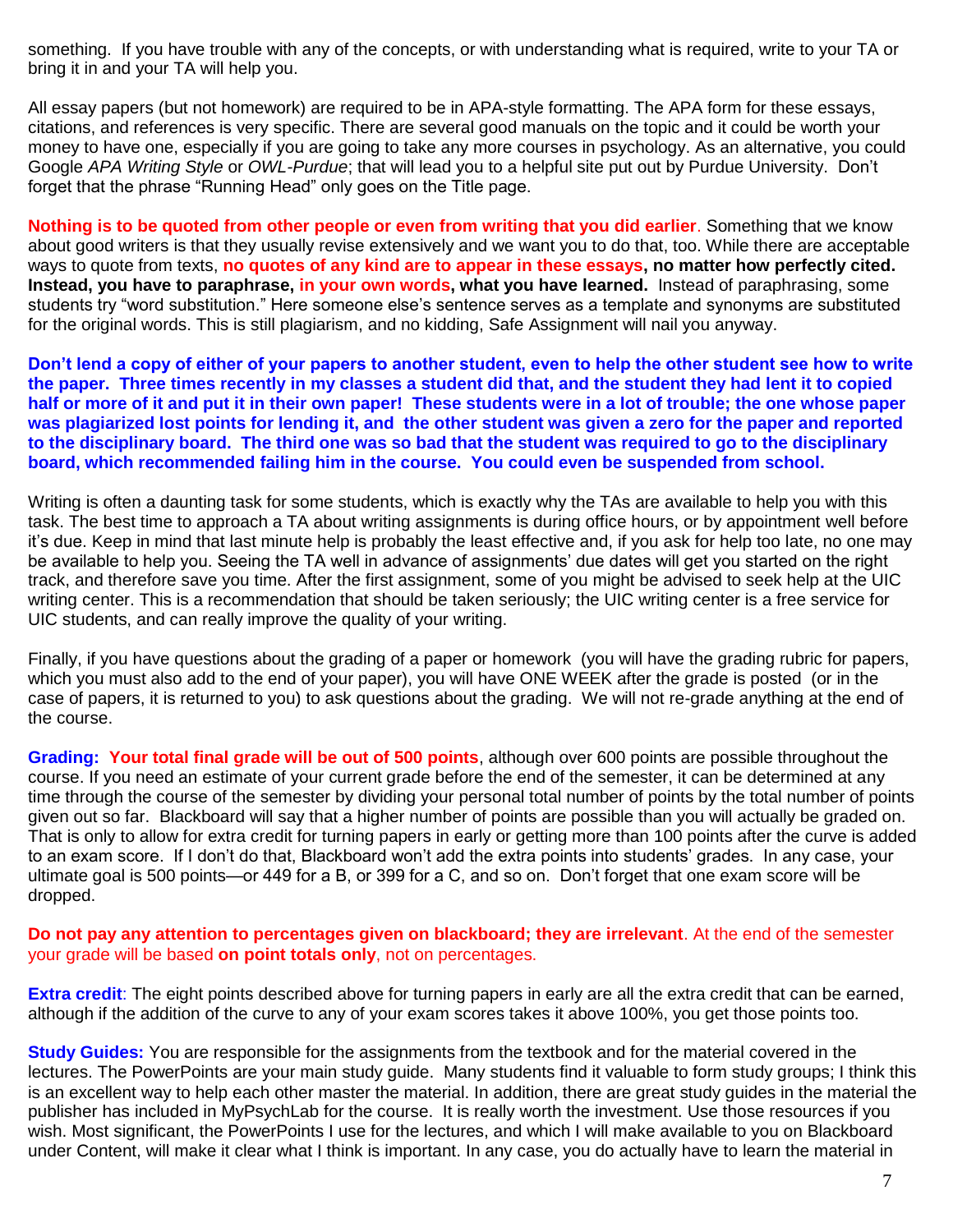the course. One of your authors, Robin Rosenberg, has published a study guide specifically for our textbook, but I don't know whether it is available electronically. It is available in a print version from Amazon.

**Laptops, Cell phones:** Laptops are acceptable as long as you are not disturbing your neighbors with them. Cell phones are not; they always disturb. Turn them off or set them to silent mode before class starts. **Don't text during class!** It's distracting to your neighbors and it's distracting to me. I'll yell at you and make you look foolish.

**Talking in class:** Believe it or not, I am supposed to tell you that you may not talk to each other during my lectures, something that seems really obvious to me. Some students ignore giving both their classmates and me this courtesy, thinking I can't see them or hear them. The acoustics of the classrooms are such that I can hear you (as well as see you), and the buzzing and disruption are very irritating to me. It's also disruptive to your neighbors, who will be very happy if I humiliate you about doing it. Please don't do it. You may talk for the class to hear if I encourage discussion of some topic; however, if you chat and I ask you to stop, and you don't, I will ask you to leave.

# **Academic Dishonesty: No form of academic dishonesty, cheating, or plagiarism will**

**be tolerated.** Without exception, students who break the university's code of academic integrity will receive an automatic F for the course and they will be subject to formal judicial charges (see UIC Student Disciplinary Handbook for details). This means copying ANY of ANYBODY ELSE'S work! Again: don't try it. Blackboard WILL catch you. No plagiarism, large or small, will be tolerated in this course. Turning in your papers through Safe Assignment activates a search for duplication. If you have taken other people's sentences and stuck them in your paper, Safe Assignment will detect it and you will be penalized. If you have tried word substitution, it will detect that. While there are acceptable ways to quote from texts for other courses, **no direct quotes of any kind are to appear in these essays, cited or not. You also may not copy your own work that you have submitted to another class.**

**Cheating:** The University has very strict policies about cheating. These are laid out in the Disciplinary Policy which can be found at [http://www.uic.edu/depts/dos/studentconduct.html.](http://www.uic.edu/depts/dos/studentconduct.html) Specifically, it says:

#### Academic dishonesty includes, but is not limited to:

**Cheating** 

Either intentionally using or attempting to use unauthorized materials, information, people, or study aids in any academic exercise, or extending to or receiving any kind of unauthorized assistance on any examination or assignment to, or, from another person.

**Fabrication** 

Knowing or unauthorized falsification, reproduction, lack of attribution, or invention of any information or citation in an academic exercise.

#### Facilitating Academic Dishonesty/Plagiarism

Intentionally or knowingly representing the words or ideas of another as one's own in any academic exercise.

#### Bribes, Favors, Threats

Bribing or attempting to bribe, promising favors to or making threats against, any person, with the intention of affecting a record of a grade, grade, or evaluation of academic performance. Any conspiracy with another person who then takes or attempts to take action on behalf or at the direction of the student.

## Examination by Proxy

Taking or attempting to take an exam for someone else other than the student is a violation by both the student enrolled in the course and the proxy or substitute.

#### Grade Tampering

Any unauthorized attempt to change, actual change of, or alteration of grades or any tampering with grades.

# Non-Original Works

Submission or attempt to submit any written work authored, in whole or part, by someone other than the student.

The disciplinary policy also spells out what the penalties will be for violations. I have actually been asked to set this out for you. It is amazing to me that as a professor I have to spell out for you that cheating is not permitted, and what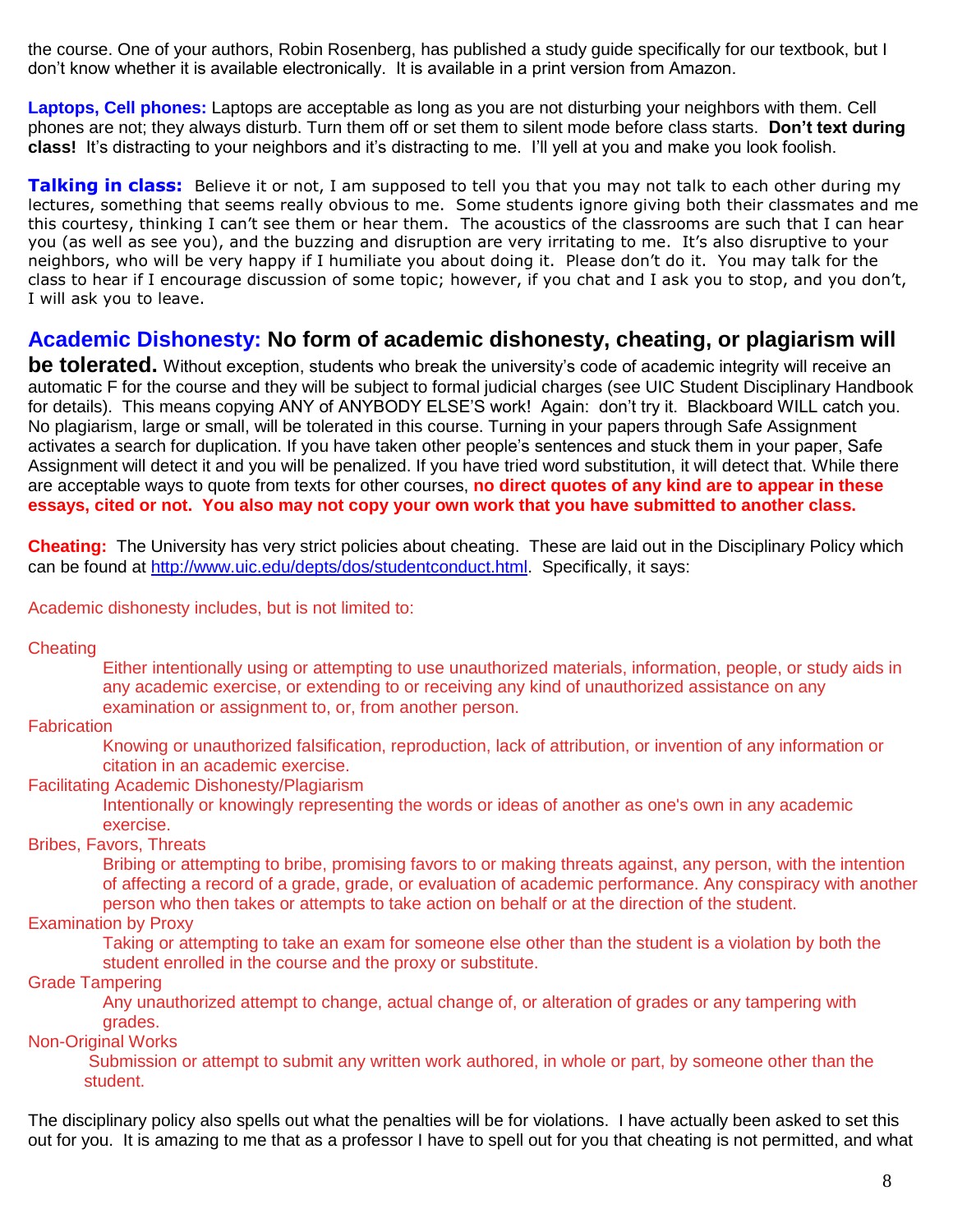specifically constitutes cheating, but apparently the University feels I need to make it that explicit. For those of you who wouldn't even consider it (the majority, I know), I apologize for having to do this.

**The difference between quotation and citation:** *Quotation* occurs when you use another person or source's exact words, or paraphrase very closely. This will not be acceptable even when correctly cited. A *citation* occurs when you describe an idea or information presented by another person (or persons) without using their exact words, but saying what the essence was of what they said. Then you say exactly where you got that information, both in the text (Smith and Jones, 2004) and on the Reference Page. Seeing your TA well in advance of assignments' due dates will get you started on the right track, and therefore ultimately save you time. After the first assignment, some of you might be advised to seek help at the UIC Writing Center. This is a recommendation that should be taken seriously; the UIC Writing Center is a free service for UIC students, and can really improve the quality of your writing. Generally speaking, students who visit the TA and utilize the writing center almost always earn high marks on their assignments. In short, part of your grade for this course will be based on your ability to present a coherent written statement, so please just ask for help if you are at all uncertain about where you are headed with these assignments.

**You may not rewrite a paper, or write an extra paper, to raise your grade.** The way your first paper was graded should tell you what kinds of changes you should make to get the best score on your second paper.

#### **Final Grades:**

**A: 450 to 500+**

- **B: 400 to 449**
- **C: 350 to 399**
- **D: 300 to 349**
- **F: Below 300**

I know that no matter where I draw the line between one grade and the next, someone will always be just below that line. No exceptions will be made. The time to earn extra points is during the course; no other opportunities will be given to you at the end.

**Correspondence about grades:** Every semester, after grading is complete, some students write to say that they would like to have a higher grade. Of course they would! They say all of the things that you can imagine: they have worked hard, or they should have worked harder, or they handed the papers in early, or they did not do the extra credit but should be allowed to get extra credit for something else, or there were personal problems, or I should round the points up to give them the higher grade. None of these arguments ever has any effect. I have, by the end of the semester, already added some points to each test. Some extra credit will have been allowed for. Therefore, I will not reply to any correspondence that asks for a grade that is outside the standards stated in the syllabus above.

No kidding: **DO NOT BEG FOR A HIGHER GRADE FOR ANY REASON**! You will just make us all angry, which won't help your case.

Of course, if you feel that a *genuine mistake* was made in computation (sometimes I get brain glitch while recording the final grades and give someone a lower grade than they have earned, totally by mistake) or that you did not get credit for all of the work that you actually did, then you can expect a response from me or from one of the TA's. Sometimes TAs forget to credit you for early submission, which can be verified by when it was submitted to Safe Assignment, and if that happens you should bring it to our attention right away.

**Students with disabilities:** Students with disabilities must inform the instructor of the need for accommodations. Those who require accommodations for access and participation in this course must be registered with the Disability Resource Center. Please contact ODS at 312/413-2183 (voice) or 312/413-0123 (TTY). Please discuss with me what you need in order to be able to take this course—you'll find I am very understanding and will make as much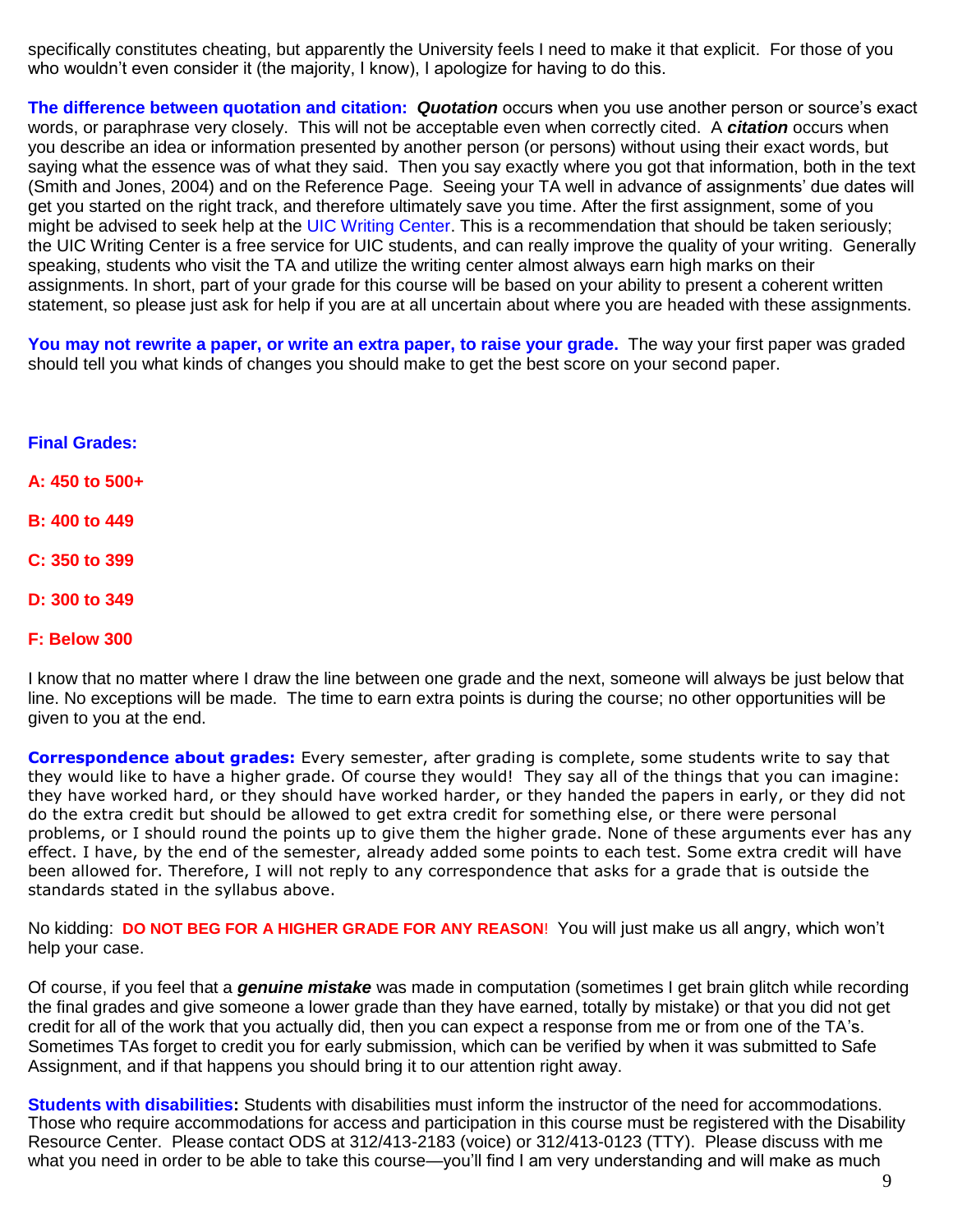effort as I can to give you what adjustments you need as long as that doesn't compromise course standards significantly.

# **Writing Assignments**

# **Homework:**

Dates when the homeworks are due are listed in the Schedule. One homework is due after we finish covering a chapter dealing with a diagnostic category, such as *Mood Disorders and Suicide*. It is due to be uploaded by 11:30 pm on Safe Assignment. What is due, and when it's due, are spelled out in the Schedule.

The assignment is: first, to write a brief description of what the chapter is about. For example, what exactly is covered under the heading of Mood Disorders and Suicide? Then choose three of the specific diagnoses covered in the chapter and describe their diagnostic criteria briefly, **in your own words**. **Do** *not* **simply copy the criteria from DSM-IV-TR in the book; Safe Assignment will nail you and you will get no credit for the work.** Don't just list points. I want evidence that you really understand what this diagnosis is about. Write it as though you were telling your best friend what you just learned about it. Then: do you know someone you think might fit in this diagnosis? Why do you think so? If you don't know someone, think of someone, such as a character in a film you have seen or a book you have read or a TV show you have seen, that you could describe well enough to show why they would meet the criteria.

Each homework should be approximately 2 pages, double-spaced.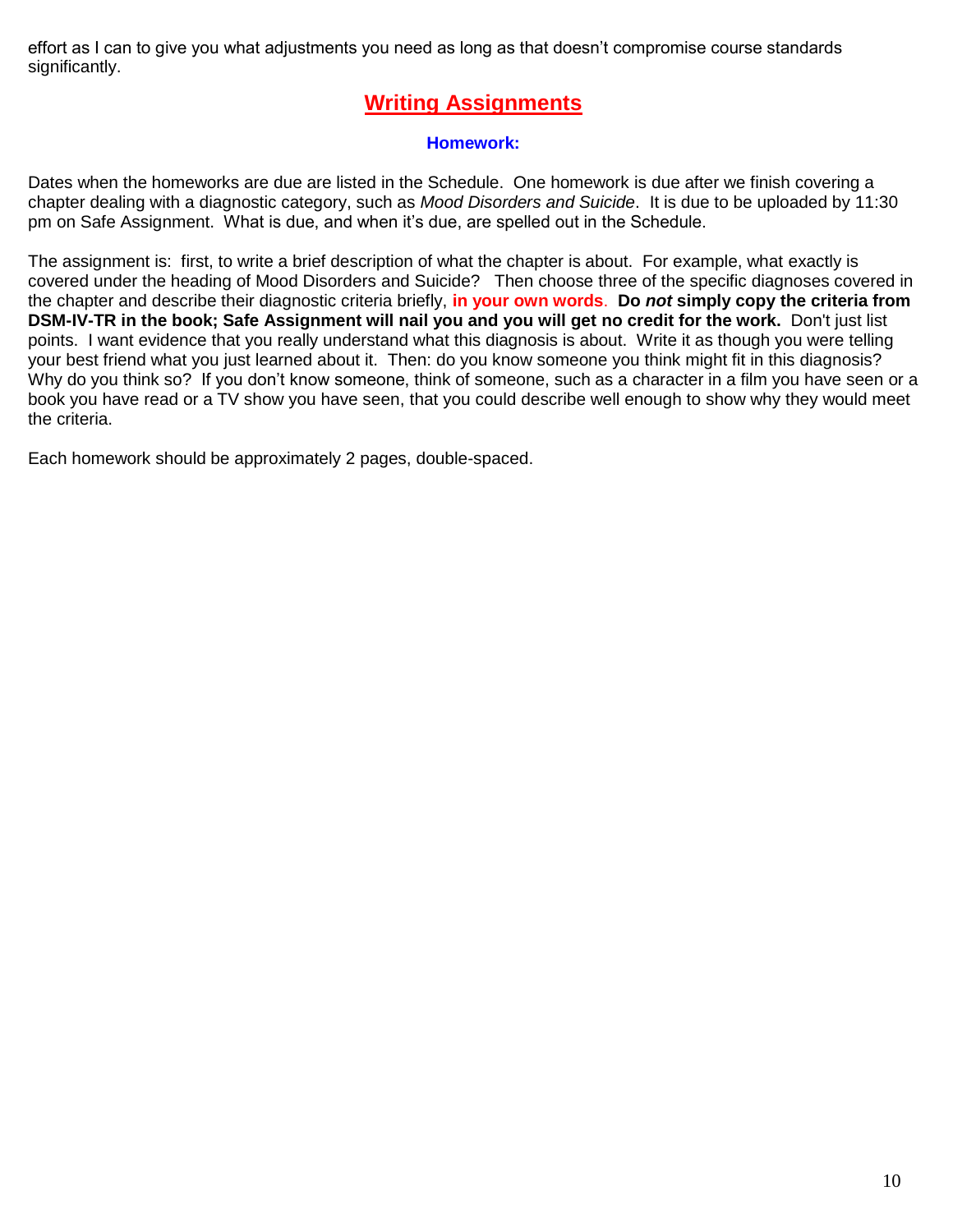## **Paper #1: Due February 20th**

Your assignment is to watch one of the **five** films listed below, and then write a 4- to 6-page double-spaced paper (not including title and reference pages) describing how a particular diagnosis is presented in the film. **Start by choosing a film from these six, ONLY.** Any of them can be rented from Netflix, and probably from Amazon, and the library can get them for you as well. However, if you have the library get the film you want for you, you should request it immediately so that they have time to get it through interlibrary loan if they don't already have it.

What I would like you to do would be to choose **one character** in the movie, probably the protagonist (but you may choose another character if the character is fully developed), to analyze. Using your textbook as a source, identify what diagnosis your character might receive if evaluated in a psychiatric setting. Identify the symptoms the individual shows, and describe your reasoning as to why you think he/she would get that diagnosis. Does the diagnosis describe the character adequately? What do you find particularly interesting about the character? Is the person well developed in the film? What important characteristics of the person does the diagnosis miss? You should describe important concepts relative to Abnormal Psychology that appear in the film.

## 1. *As Good as it Gets*

*As Good as it Gets* portrays the trials and tribulations of a cranky, bigoted, obsessive-compulsive writer, Melvin Udall. After his gay neighbor is brutally beaten, Udall is entrusted with the care of the neighbor's dog, and he has a difficult relationship with a waitress to add on top of that. What develops is a weekend trip/triangle between these three individuals, and together they learn the true meaning of "the sunny side of life."

# 2. *A Beautiful Mind*

This is a biography based on the true life of John Forbes Nash Jr., a math prodigy able to solve problems that baffled the greatest of minds. He made an astonishing discovery early in his career and stood on the brink of international acclaim. But the handsome and arrogant Nash soon found himself on a painful and harrowing journey of self-discovery: he suffered from schizophrenia. After many years of struggle, he eventually triumphed over his tragedy, and finally - late in life - received the Nobel Prize.

## 3. *Lars and the Real Girl*

 In this comedy, Lars Lindstrom is an awkwardly shy young man in a small northern Canadian town who finally brings home the girl of his dreams to his brother and sister-in-law's home. The only problem is that she's not real - she's a sex doll Lars ordered off the Internet. But sex is not what Lars has in mind, but rather a deep, meaningful relationship. His sister-in-law is worried for him, his brother thinks he's nuts, but eventually the entire town goes along with his delusion in support of this sweet natured boy that they've always loved.

# 4. *One Flew Over the Cuckoo's Nest*

While serving time for insanity at a state mental hospital, inveterate rabble-rouser Randle Patrick McMurphy inspires his fellow patients to rebel against the authoritarian rule of head nurse Mildred Ratched. This Milos Forman masterpiece was the first film since It Happened One Night (1934) to take all five major Oscar prizes for picture, director, screenplay, actor and actress.

# 5. *The Aviator*

Phenomenal public success contrasts with private behaviors close to madness: Howard Hughes from the late 1920s to the late 1940s, from the filming of "Hells Angels" (spending a fortune on details) through the only flight of the Hercules, a huge, money-losing transport plane. Along the way, the public Hughes sees the big picture - in movies and in aviation, building TWA and leading it through a fight with Pan Am and the US Senate. In private, phobias and compulsions threaten him with self-imposed solitary confinement.

# 6. *Girl, Interrupted*

In April 1967, 18-year-old Susanna Kaysen voluntarily checks herself into Claymoore Hospital after taking an [overdose](http://en.wikipedia.org/wiki/Drug_overdose) of [aspirin.](http://en.wikipedia.org/wiki/Aspirin) She denies the accusation from many that she was attempting to commit suicide, claiming that she was only "trying to make the shit stop". Nurses and therapists are surprised when Susanna acknowledges that she does not actually want to go to college and would like to become a writer.

She befriends fellow patients and forms a small troupe of troubled women in her ward. Susanna is particularly enchanted by Lisa Rowe, a diagnosed [sociopath.](http://en.wikipedia.org/wiki/Antisocial_personality_disorder) When Lisa returns to the ward after running away, she notices that her old best friend's place has been taken by Susanna. She demands to know what happened to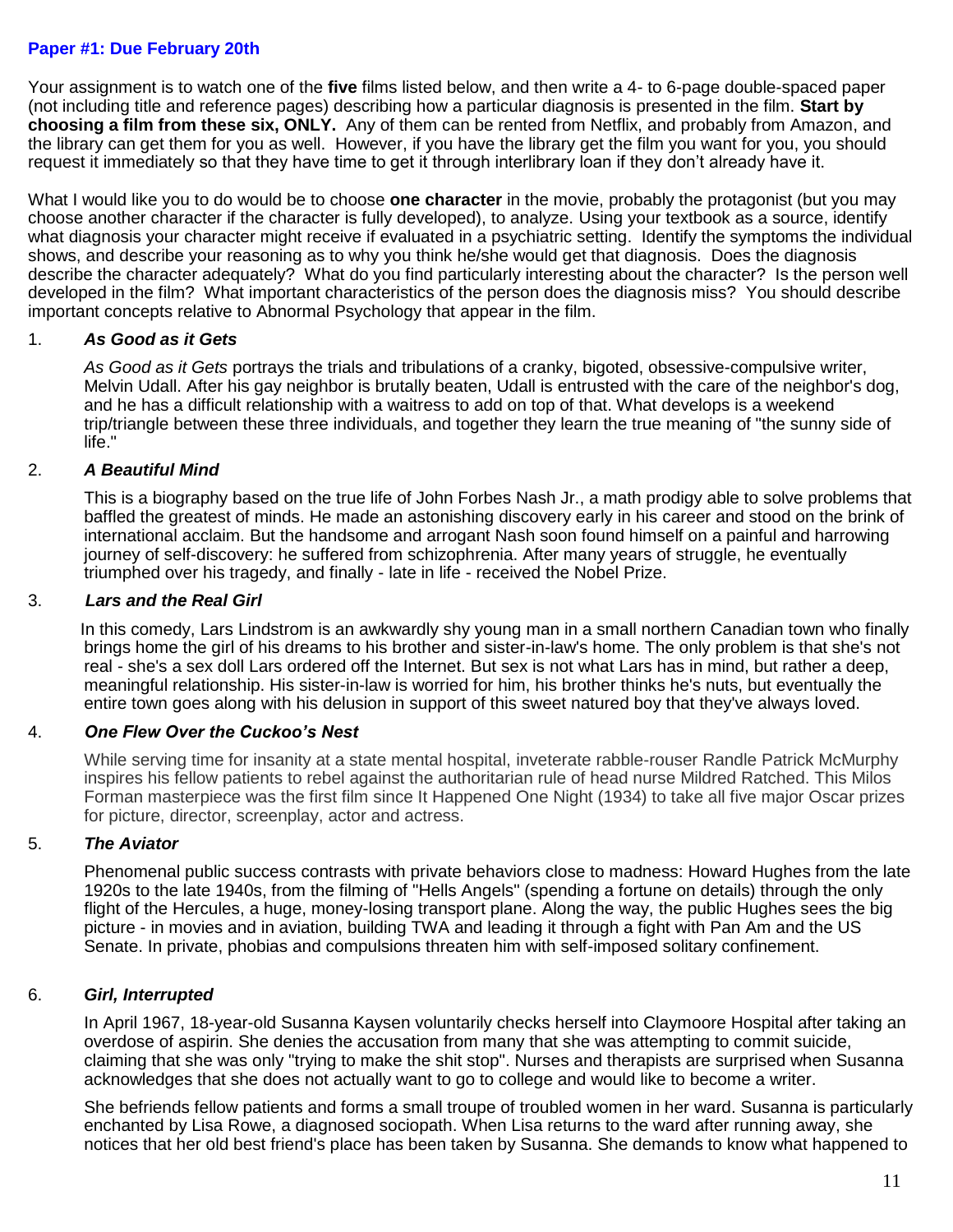her best friend, finally realizing that she had committed suicide. Eventually, Lisa befriends Susanna and the two start causing trouble. Lisa encourages Susanna to stop taking her medications and/or trade them with others, and generally resist the influences of [therapy.](http://en.wikipedia.org/wiki/Psychotherapy) This film is autobiographical.

All of these are films that depict various forms of psychopathology in a detailed and instructive way. Some are academy award winners, and all are very interesting. (You can watch more than one!) However, use one you have not watched before—don't try to do your report on a film you watched in the past unless you watch it again now.

Do not wait until the last minute. Students often have trouble getting a copy of a film they want to see when they wait until a few days before the paper is due. It takes the library a while to acquire the film if they don't have it in their collection. Besides—these are really interesting films! If you've watched one before, watch it again and get more out of it.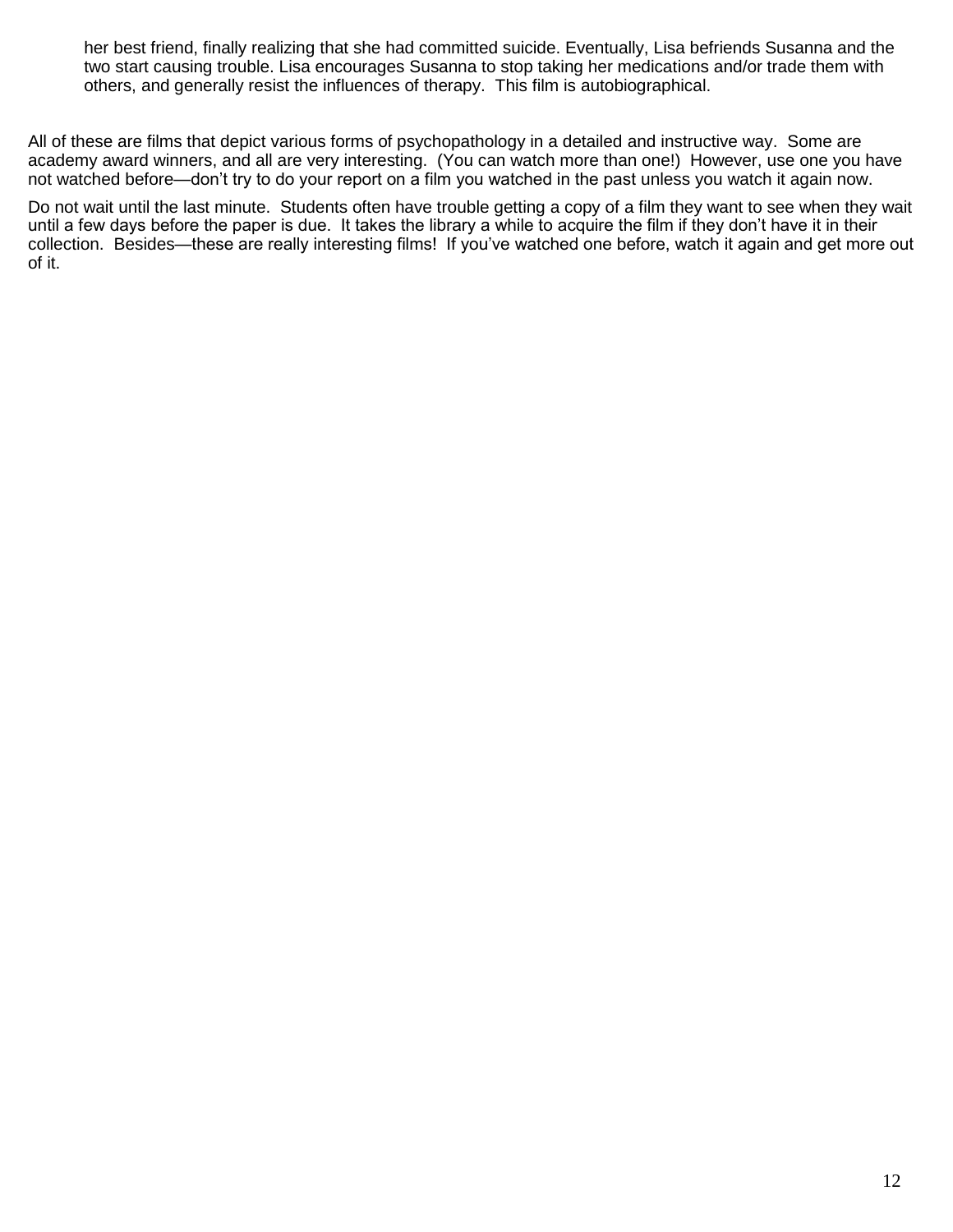# *Writing the paper:*

## **I. Introduction**

Provide a brief statement of the topic of your film and a brief introduction of the diagnostic category or categories you feel describe your character.

## **II. Plot review**

Provide a brief review of the film's plot in general. This should focus on only the aspects of the film that a naive reader (someone who has not seen the film) would need to understand before he or she reads your analysis of how the diagnostic concepts or theories are illustrated in the movie. This need not be long; the point of this paper is to showcase your ability to understand and apply psychological concepts **not to showcase your movie reviewing skills.**

## **III. Development of Diagnosis**

Describe the character or characters you have chosen to analyze. Describe their relevant behaviors and symptoms. Identify the DSM-IV or DSM-IV-TR diagnosis or diagnoses you feel best fit(s) him/her/them, and show how the character(s) meet the criteria for that diagnosis. Describe why you think they do not meet any of the *exclusion* criteria for the diagnosis. Be creative here and engage in as much discussion of the character(s) as is relevant.

Look ups some other source material about the diagnosis. This can be something you find in PsychInfo through the UIC Library website, or if it is really good (not just a lightweight popular article), an article from a respectable magazine or newspaper, such as Discover, Scientific American, the New York Times. If in doubt about the credibility of your source, clear it with me or with your TA. Describe what it says and how you believe it's relevant to your diagnosis of your character(s). Remember that everything you cite must in your own words in your paper.

[Note: This section will be the longest part of your paper, because it is the most important part (and will therefore count the most points). This is where you give your scientific but creative analysis of the film using what you are learning in this course.]

# **IV. Reference page**

Cite all the sources you consulted. Give page references in the textbook where relevant.

## V. **Rubric**

You must attach a copy of the rubric at the end of your paper. Copy and paste it onto a final page. Failure to do so will result in a deduction of 5 points. The rubric *must* have your e-mail address on it, as should the title page. This is so that the TAs can get your papers back to you with their comments.

# *The Specific Format and Style for Your Paper*

You need to use the basics of American Psychological Association (APA) format when you type your paper. Your paper must be 4 - 6 double-spaced, pages with 1" margins. The title page and reference page do not count in the 4 - 6 page total. Your paper must include a title page, a running head, and a reference section. Each of these is described below.

- 1. **Title Page**: The title page is double spaced, as is everything in the rest of your paper. The title of the film you analyzed should appear approximately two-thirds of the page up from the bottom. Your name should be directly under this, followed by your e-mail address. Both the title of the film and your name are centered, neither is underlined. At the top of the page, on the first line of the page, type the following flush against the left margin: Running head: A FEW SIGNIFICANT WORDS OF YOUR TITLE. At the bottom of the page, add your TA's name and the time and day of your section.
- 2. **Running Head**: The running head is the first few words of your title. You already put this at the top of your title page (see above). You put it there to alert the reader to expect it on every page of the paper. Specifically, it goes at the top right hand corner of every page, with the page number directly to the right.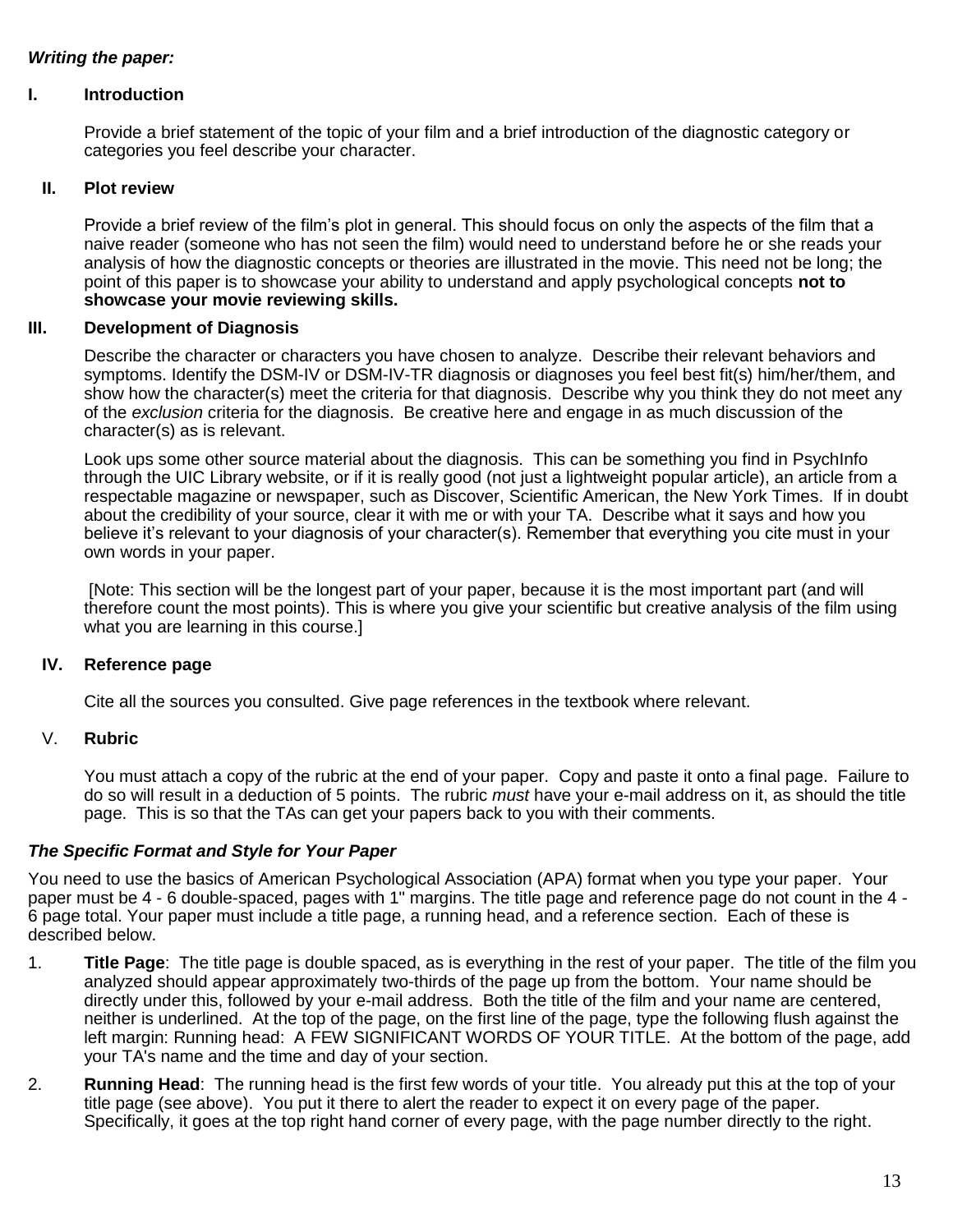- 3. **Main Text**: The main text needs to be 4 6 full pages long (this excludes references and title page) and it should follow the outline described above. The body of your paper needs to be double-spaced, and left justified. Do not center the entire paper and do not use right justification.
- 4. **Giving Credit**: You must give credit to authors whose ideas or research you reference. You may not use direct quotations, period. If you use an idea, you cite the idea like this: "Researchers have found that tomatoes grow well in good dirt (Jones, 1983)." Many times an article that you refer to will have more than one author. The first time that you refer to an article in text, you cite each author, like this: (Jones, Thomas, & Smith, 1983). Each time you refer to the same article again, you will use an abbreviation of the citation. Specifically, the words "et al." (Latin for "and others") will take the place of every name after the first author in these instances, like this: (Jones et al., 1983). This is not true for articles authored by only two people, like (Jones & Smith, 1993). You cite it like that throughout the paper. Note the use of commas in these examples.
- 5. **Reference Page**: The reference page is the last page of your paper. It includes a list of all the articles or books you cited in your paper, but none that you didn't cite within the text. The reference page begins with the word Reference centered at the top of the page (the word is not underlined). The entire reference page is double spaced like every other section. Each reference should be listed in alphabetical order, by the author's last name. It is important that you do all italicization, capitalization, and abbreviation correctly. There will be no need to cite the movie in the text, but it must be included on your reference page. Here is an example of how to cite a film:

Scorsese, M. (Producer), & Lonergan, K. (Writer/Director)(2002). *You can count on me* [Motion Picture]. United States: Paramount Pictures.

### *DUE DATE:* **This paper is due February 20st (2/20). Four points of early credit will be given for papers submitted by February 18 (2/18).**

Papers will not be accepted that are: (a) late, or (b) not submitted through Safe Assignment. Additionally, I will not accept the excuse that your disk failed, etc., because *you must be responsible and complete the assignment far enough ahead of time so that you can cope with such failures and still get the paper in on time*. I also will not accept a late paper because you couldn't rent a film. If you wait until the last minute to find a film, you may not be able to get one. Some of these films are old enough or specialized enough that they might not be in stock at film rental stores, so you will have to pre-order them, which could take some time. You can almost certainly stream them from a variety of services—Netflix, Amazon, U-verse, Xfinity. In any case, this is your responsibility. **If you cannot find a film in time, you will get a zero**. Finally, you will also earn a **zero** if you plagiarize from any other person's work (e.g., written materials available in print or on-line, a classmate's or former classmate's work, a paper you handed in for another class, a paper you got off the internet, etc.) or your own work handed in for another class. If the plagiarism is serious, you not only will get a zero, you may fail the course and be subject to disciplinary action.

The grading rubric **MUST** be attached at the end of your papers. Copy the rubric and paste it onto a new page at the end of the paper. To do this, insert a page break at the end of your paper and paste the rubric onto what now is the last page. Also—please put your e-mail address on the first page of your paper (the Title Page) and again on the grading rubric at the end. This will help us correspond with you about it if we need to.

However--this assignment is meant to be fun! It will help you to start thinking like a psychologist about stories you encounter and characters in them.

#### **Grading for the First Paper:**

| Introduction:                                                                         | 5 Points <b>Disk Report Street</b> |
|---------------------------------------------------------------------------------------|------------------------------------|
| Clear and concise writing in APA style<br>Proper Title Page_<br>Proper Reference Page | 5 Points                           |
| Clear and accurate summary of the plot of the film:                                   | 10 points                          |
| Development of reasoning about the diagnosis or diagnoses:                            | 20 Points                          |
| Appropriate conclusions about the film:                                               | 10 Points                          |
| Uploading it 2 days early (by 2/18):                                                  | 4 Points                           |
| Missing Rubric:                                                                       | -5 Points                          |